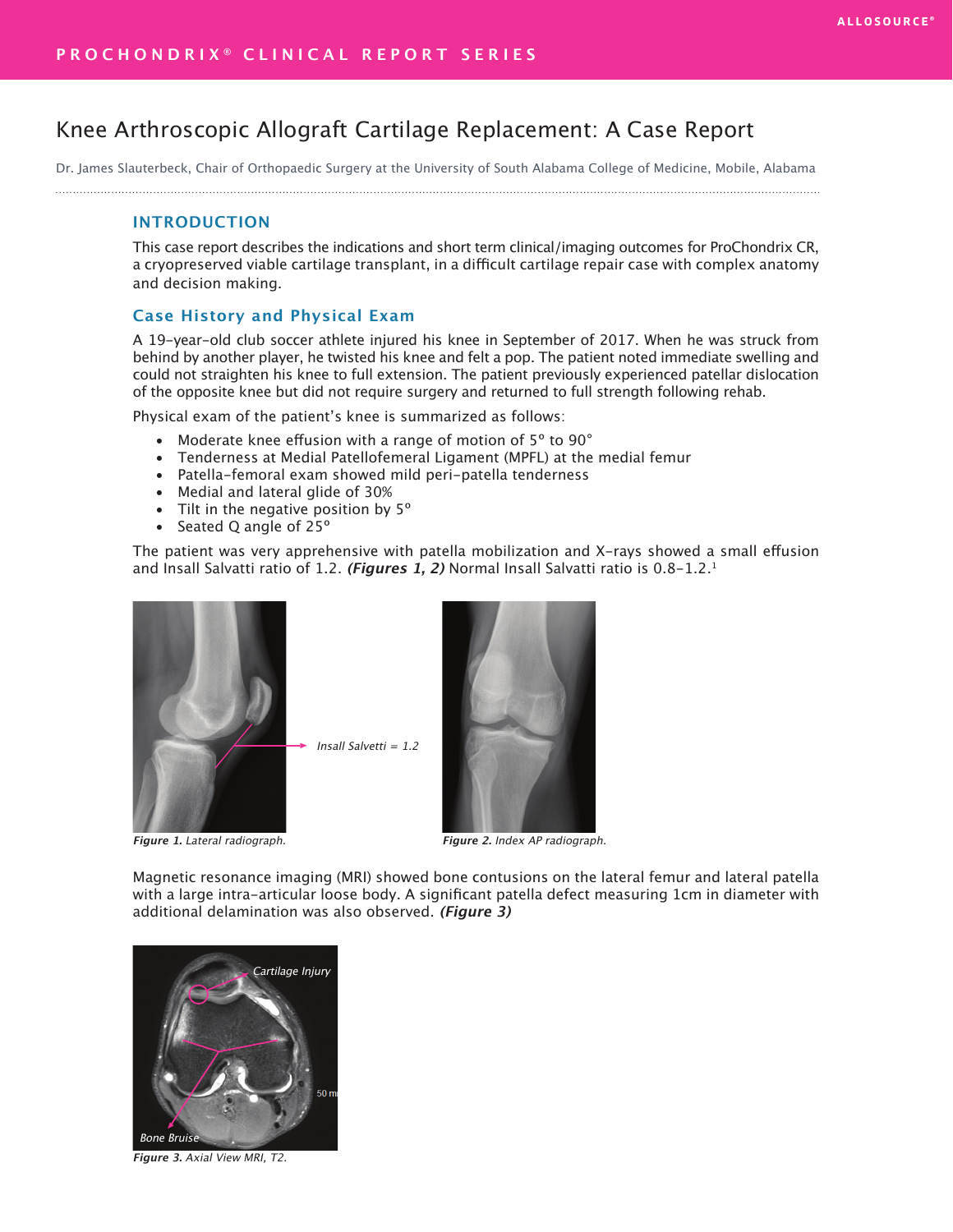Operative and non-operative interventions were discussed, and the patient did not want any surgical procedure that would interfere with the remainder of the ski season. Loose bodies were removed to provide immediate relief and unlock his knee.

In October 2017, 5 cartilaginous loose bodies were removed. During the arthroscopy a well-shouldered, 1cm round, full-thickness cartilage defect and a small area of cartilage delamination were identified. The defect was debrided.

After 2 months of physical therapy the patient returned to skiing with a neoprene sleeve. During the ski season the patient's patella dislocated four times, but he was still not interested in surgical management because he only had knee pain following each patella dislocation. Shortly after each dislocation he returned to skiing.

In October 2018, (13 months after injury) the patient reported that he continued having patella dislocations and had developed patella-femoral pain. MRI and computerized tomography (CT) Fulkerson series showed a large loose body, a 20mm diameter, well-circumscribed patella defect, significant lateral patella tilt, slight patella subluxation and the tibia tubercle distance of 25mm. The patella femoral joint was dysplastic. **(Figures 4-8)**



**Figure 4.** MRI Axial Image, T2.

**Figure 5.** MRI Sagittal Image, T2.



**Figure 6.** MRI Axial, T2. **Figure 7.** MRI Axial, T2. **Figure 8.** MRI Axial, T2.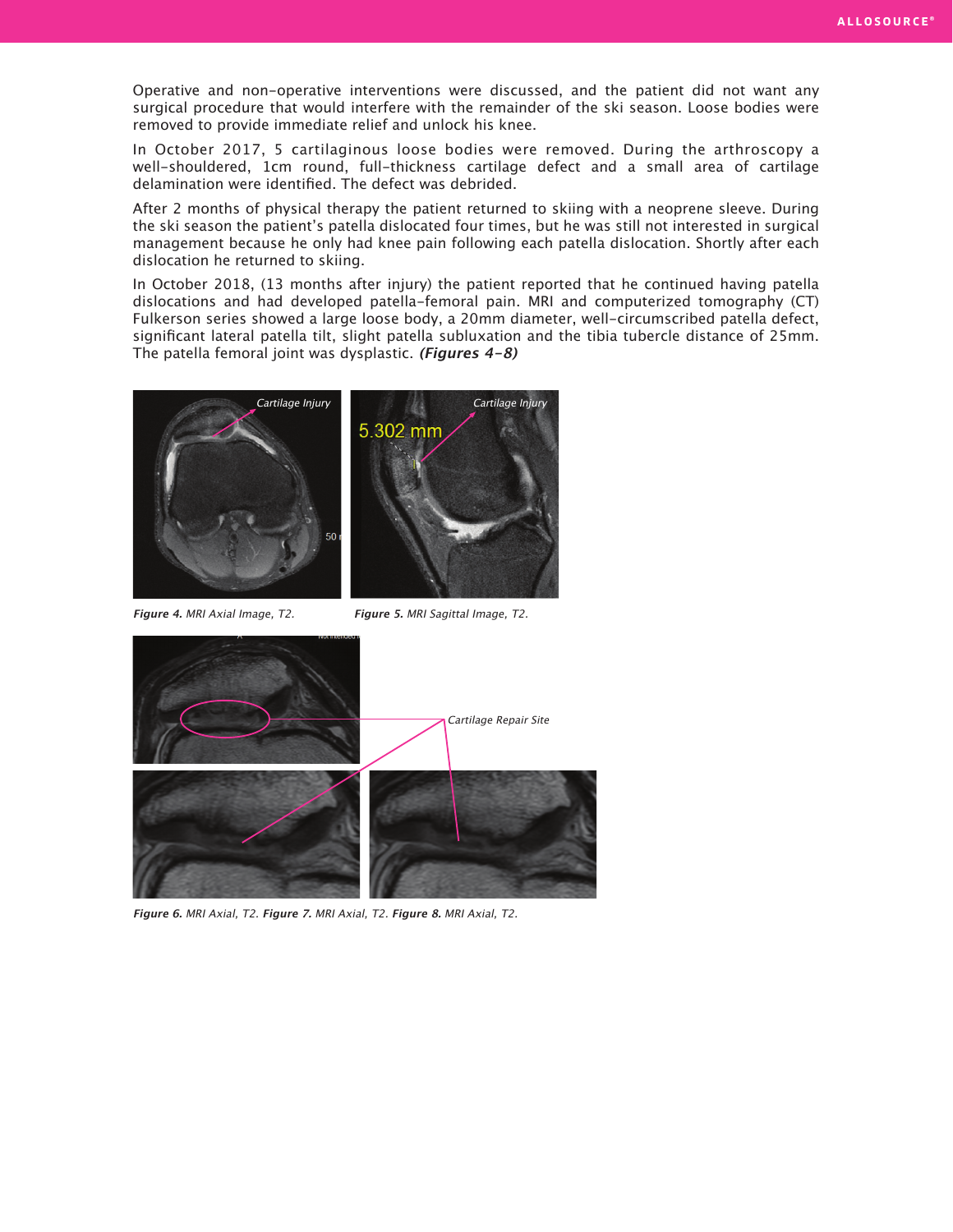# **Non-Operative Management**

The non-operative plan included patella taping, patella bracing, strengthening, modifying activities (decreasing skiing) and taking non-steroidal anti-inflammatory drugs (NSAIDs). Despite aggressive non-operative management the patient's patella continued to dislocate and was painful with activities of daily living.

## **Operative Options for Patella Dislocation**

Operative planning was complex and focused on treating the chondral and multiple patella dislocations. Patella dislocation management is beyond the discussion of this case report, but is important to briefly consider because it plays into the indications for the use of a ProChondrix CR cartilage graft. The multiple patella dislocations were addressed by a Fulkerson procedure. The procedure included: an anterior medial tibia tubercle osteotomy, which addressed the excessive lateral position of the tibia tubercle; the lateral release, which decreased the patella tilt; and proximal medial retinacular reefing to decrease the patella subluxation.

# **Operative Options for Cartilage Defects**

The patella defect discussion focused on several options including osteochondral autograft, osteochondral patella allograft, fresh osteochondral allograft, cell-based therapy, and a ProChondrix CR cartilage graft. Consideration of treatment options focused on: the size of the defect (20 mm), location of the defect (on patella surface involving the patella ridge), depth of injury (cartilage only with intact bone) and the availability of the tissue needed for transplant.

- **• Osteochondral Autograft:** The diameter of the lesion was not reasonably amenable to any cartilage autograph procedure without significant risk of creating painful donor site morbidity and a significant cartilage thickness mismatch. Femoral articular cartilage thickness is several millimeters less than patella cartilage surface.
- **• Osteochondral Patella Allograft:** Patella allograft was not a good option because there was no bone involvement.
- **• Ostechondral AlloGraft:** Fresh femoral articular cartilage transplantation was another option, but geometric matching can be difficult on the patella. The patella articular surface is shaped much like the keel of a sailboat and the femoral surface is round or ellipse making surface matching difficult. Cartilage thickness matching of the donor graft is another complex problem because femoral articular cartilage is only 3-4mm thick compared to the 6mm cartilage thickness of the patella. A cartilage thickness mismatch may lead to cartilage durability problems over time and the patella-femoral joint may wear out the thinner femoral graft.
- **• Cell-Based Therapy:** Autologous cultured chondrocytes were also discussed as an option, but the high cost and second surgery were not acceptable for the patient.
- **• ProChondrix CR Cartilage Allograft:** The advantages of ProChondrix CR include the immediate graft availability, high number of living chondrocytes, filling the defect with living hyaline cartilage, possibility of reconstituting the complex articular surface, low risk of graft induced infection, and the need for only one surgery.

After considering all the options above, the cartilage defect was treated with a ProChondrix CR cartilage allograft. The graft is immediately available, can be placed into a contained defect, has >90% living chondrocytes2, and has the potential to reconstitute the articular cartilage thickness and complex shape of the patella due to its flexibility.

#### **Surgical Treatment**

In December 2018, a lateral release and tibia tubercle osteotomy were performed, which permitted full eversion of the patella. A small defect ( $\leq 1$ cm) on the lateral trochlea was identified and treated with a micro-fracture procedure and the patella defect (20mm diameter) was identified. Instruments for a 20mm ProChondrix CR graft were used to clear the defect and make the cartilage walls perpendicular and circumferentially intact. Small curettes and osteotomes were used to prepare the bone bed and a micro fracture was performed with a small K-wire. The bone bed was irrigated and dried with suction. The fibrin glue (TISSEEL, Baxter, Deerfield, IL) was injected over the exposed bone and the excess glue was cleared by suction. After letting the glue cure for 1 minute, the graft was placed into the defect and fibrin glue was placed on top of the graft to complete the fixation. When achieving fixation, it is important to make sure no fibrin adhesions are attached from the surrounding structures. After waiting 10 minutes for the glue to dry, full range of motion for the knee was confirmed and the Fulkerson procedure was completed.